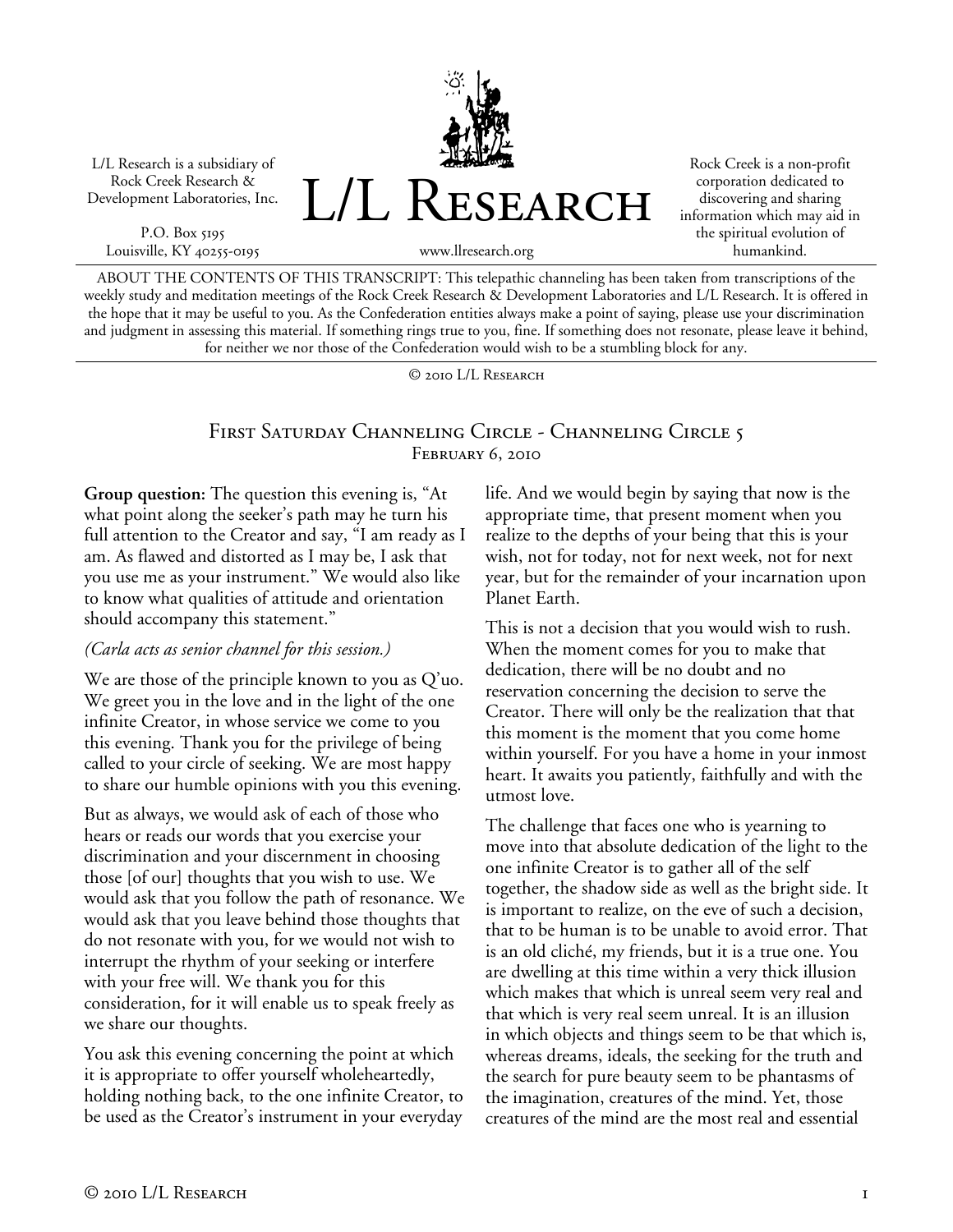of these components which make up your being. And they are far more real in the sense of spirituality than the chair upon which you sit, the clothes upon your body, or even your physical body itself.

The Creator has no perfect people to be His voice of love, His hands of love, and His thoughts of love. He has you. "Just as you are," as the old hymn goes, just as you are you are perfect. $^1$  In your uniqueness, in your dazzling complexity of distortions, you are perfect. And each of you is perfect uniquely. You are like snowflakes. No two energy bodies are alike. No two instruments have quite the same tone timbre. Therefore, being imperfect is not an issue. It is part of the self you experience yourself to be within the illusion you now enjoy.

We would, at this time, transfer our contact to the one known as S. We are those of Q'uo.

## *(S channeling)*

I am Q'uo, and I'm with this instrument. We ask that you reflect well on the question of perfection and imperfection, as you feel it in your own person. For it will come to pass that what passes through you, even when you attempt to serve to the uttermost, will bear the mark of an imperfection which is your own, and which you will, in the course of your further efforts to serve, have to come to own as your own.

It is not sufficient to convince yourself upon a sunny morning that you wish to live a life pervaded by this sunshine all the remainder of your days and to expect that this sunshine will then simply take over and rule the order of your days thereafter. There continues to be a responsibility which each seeker must take and this is that side of an incarnational experience which is the learning process for each. The learning process is the balance to the effort to serve.

We would have you consider well that when you make an act of dedication in service, this act has a very large magical potential. And as in the case of every act with magical potential, there will be a

Just as I am, Thou wilt receive, Wilt welcome, pardon, cleanse, relieve; Because Thy promise I believe, O Lamb of God, I come, I come.

sequence of events following from it which is the fulfillment and the realization, or the manifestation, of that potential. Within this process there will be surprises. And so we counsel that to engage in an act of commitment whereby when you dedicate yourself to wholehearted service, you enter the act with humility and with courage, recognizing that you have unleashed a force which has a power to manifest beyond what you are able to imagine.

Indeed, it has a potential to transfigure your own life beyond recognition. The effect upon catalyst can be very great, greatly accelerated. And greatly accelerated catalyst does not always meet with a greatly accelerated capacity for processing this catalyst. You may have unleashed more that you have bargained for.

When this has been discovered to have been so, we would suggest that there is no shame in pulling back, shall we say, to a more restful repose [in order] to find that in your life which you enjoy, which grounds you, which refreshes you, even though it may not seem as though it is doing the Lord's service. If you enjoy gardening, it is hard to understand how working your garden may help those who are in need in Haiti, and yet it may be the best thing you could be doing.

For one who has invited, shall we say, more catalyst than can be processed has invited a great imbalance. And it is generally not possible to go forward in a condition that is greatly imbalanced. So we would reiterate that the time for making such dedication of one's efforts is always now.

One needs to understand that one is blessed with many "nows," each of which must find its measure. And so we would ask that, if you find through your magical act of dedication that you have brought on yourself more than you have bargained for, you take the attitude that this too is the Lord's work. This too, is what there is to be processed so that you may go forward in your quest to be of service.

At this time, we would pass the contact to the one known as L. I am Q'uo.

### *(L channeling)*

We are those of the Q'uo, and we are now with this instrument. We would say that the idea has become perpetuated among many of your peoples through the centuries, in the evolving ways that you perceive your Creator, to see the Creator as distant to the self,

 $\overline{a}$ <sup>1</sup> The "old hymn" is "Just As I Am," written by Charlotte Elliott in 1835. The fifth verse, which seems to hold Q'uo's thought best of the six verses, is: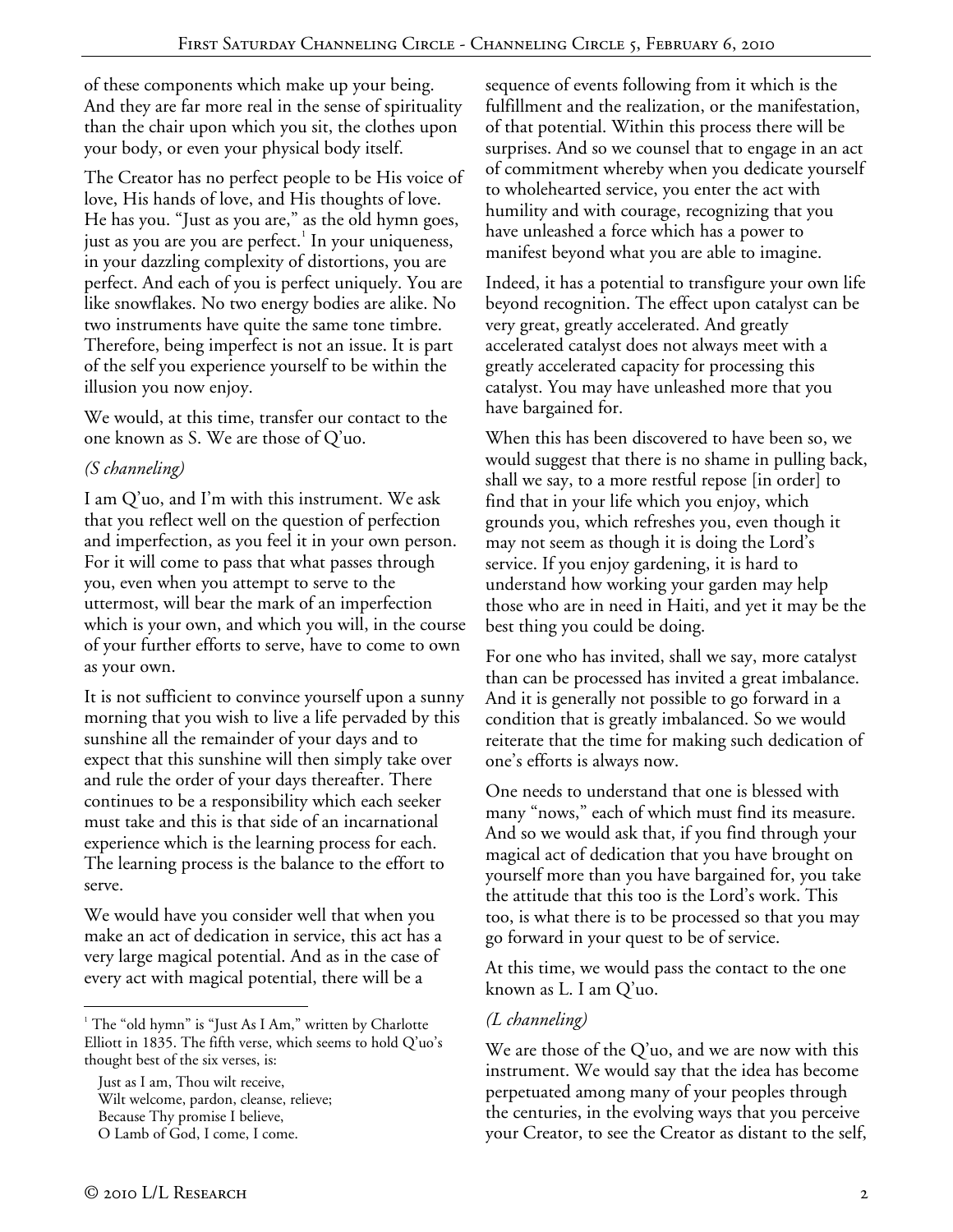as a force on high that must be reached for, with a forlorn type of hope that perhaps one day you will be able to grasp up to the ledge of that love and light. We would say to you that the only separation between the Creator and yourself is the separation that you would create.

Seeking to offer oneself to the Creator, it is all right to ask the Creator for help, to ask for the inspiration and wisdom to make the adjustments to function upon the path you have chosen. You are never alone in your seeking, for the entire universe breathes as you breathe. To enter into prayer or meditation, to seek assistance in order to connect with the Creator is nothing of which to be ashamed.

In your very seeking of the Creator you are offering yourself. Simply realizing that every action in which you partake is a gift to the knowledge of the Creator. This in itself is a service.

In this density you are so much trapped in a linear model of time. And yet to understand that the very moment which you breathe in contains all of creation allows you to realize that all is as it will be at this moment or that in this moment there is eternity. When you look up, and reach for that light and pray wholeheartedly to be of service, take the time to find that light within yourself that resonates with the very light on high for which you strive. The spark of the Creator will grow brighter and brighter within your own soul as you discover more of it.

The Creator sees you always, is with you always, and will never turn a blind eye to your heart's desires. We have personally spoken to this instrument on numerous occasions in telling her that it is OK to ask for help. So you need not fear that in your imperfection you might not make the grade, that your reaching might not be enough to put you on the level you perceive that you need to be in order to serve the Creator. For by asking this question, you have in turn answered this very question. Seeking the Creator and being the Creator: this is the epitome of service.

We would now transfer this contact to the one known as Jim. We are those of the Q'uo.

### *(Jim channeling)*

I am Q'uo, and am with this instrument. We greet each again in love and in light. As you are aware of being the Creator, then you must also be aware that you are all things. That which you seek, you are

already, in fact. The service you desire to render is a service that you render as you are who you are, how you are.

If your desire, that of being an instrument for the Creator, is a desire which you hold with all your heart, then this desire becomes your service, becomes your path. Your ability to serve as an instrument for the Creator has no boundaries and is fueled by this pure desire that burns within your heart. Each entity, indeed each thing within the creation, serves the Creator in a way which may be more or less conscious, more or less efficient, shall we say. However, the service is true. The service is there.

The service moves through the interaction of all parts, persons and particles of creation. This is the Creator knowing Itself. This is the reason for the creation, that the Creator may know Itself through each of its portions, each part of the creation. Thus, as you move through your daily round of activities, you interact with other portions of the Creator to inform the Creator, according to your free will, of the various experiences which are open to you as you choose this and that, this and that.

At this time we would transfer this contact to the one known as Carla. We are those of Q'uo.

### *(Carla channeling)*

We are those of Q'uo, and greet each again in love and in light through this instrument. The sweetness and earnestness of this query is very moving to us, and we affirm the rightness of that yearning to create of the light a priesthood—not an outer priesthood, necessarily, but an inner realization of who you are and why you are here. And when that hunger and thirst matures within you and ripens into bloom, now is the time. As this instrument would have it:

#### *(Carla singing)*

If with all your heart, Ye truly seek me, Ye shall ever surely find me, Thus saith the Lord.<sup>2</sup>

Doubt not that that which you seek is there.

To conclude with this query, we would address the question of what characteristics of the personality, what resources, might aid in creating for oneself a

 $\overline{a}$ 2 This passage is from Mendelssohn's oratorio, *Elijah*, sung therein as a tenor solo.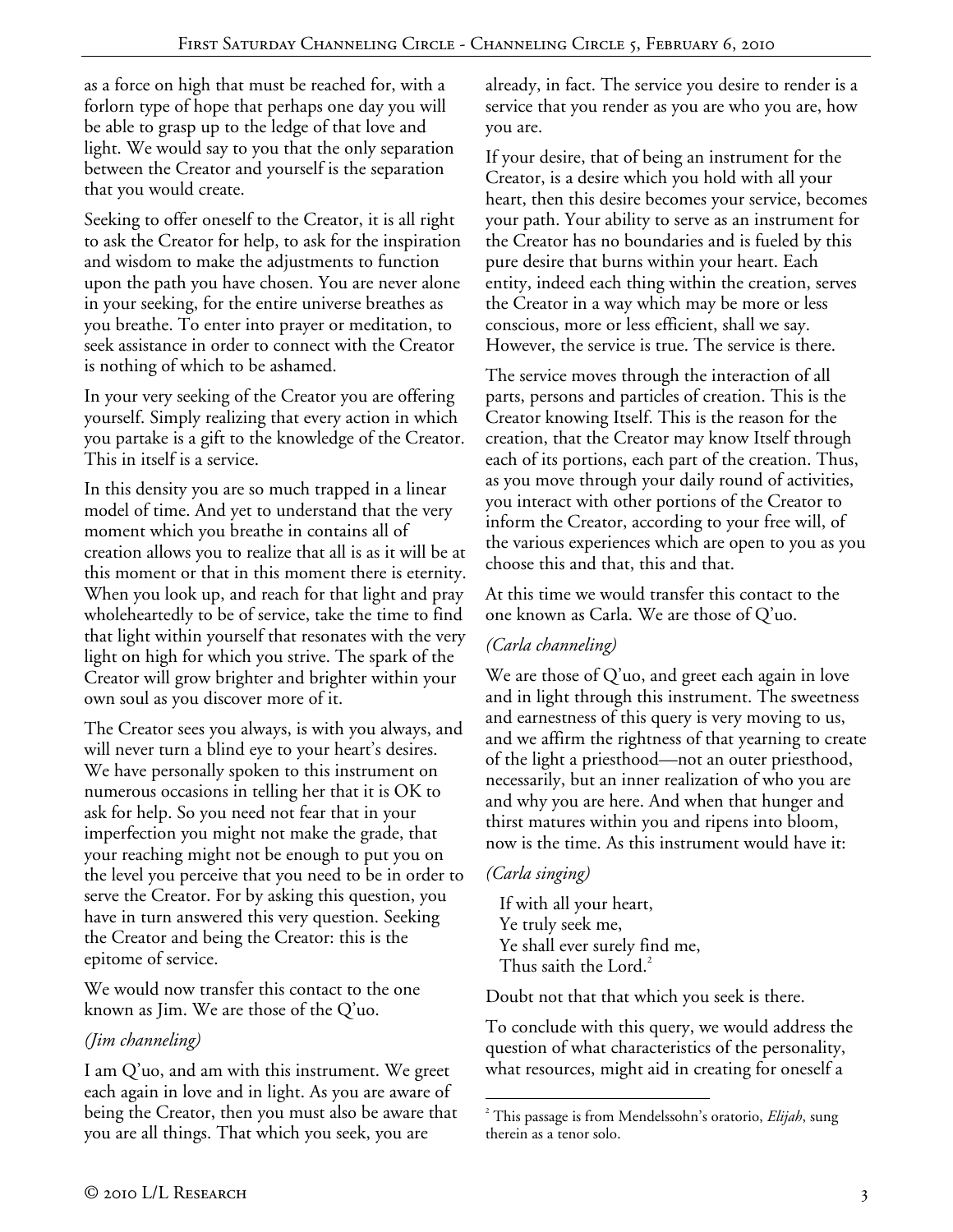rule of life, and inviting the one infinite Creator to come into the life, to know the fire of love within you as that which is useful, that which is sturdy in service.

And we would say firstly that it is very helpful in this regard to be ready to lose everything that you understand as familiar and normal. This may not happen to you, my friends, and yet it may. When you ask the Creator to come into your life in power and in grace, you are releasing yourself from any definition of yourself which you previously had. What shall be required of you is unknown. You are releasing your will to the will of the one infinite Creator, whose name is Love. You wish to sing a melody of love in your life, but you do not know what melody that is until that moment comes.

This instrument has had the experience many times of things falling away from her, things that she thought were deep parts of herself. Be willing to let self-definition go, to let it flow, let it be, and you shall discover that next layer within you that is more real, that is more essential, and that is closer to the Creator's selfhood than that one of which you were capable before you asked this powerful question, "May I serve?"

Secondly, we would encourage bloody-minded, stubborn perseverance. This instrument, earlier this day, was speaking with the one known as Jim. He was speaking of a beloved coach<sup>3</sup> who had gone on to be a coach to many other teams, but who was coach first to the one known as Jim's baseball team in high school. And this instrument asked the one known as Jim, "What one thing did the coach teach you that was the best of all his advice?" And the one known as Jim replied, "He always said, never give up."

You shall face challenge after challenge whether or not you dedicate yourself to the one Creator, yet when you dedicate yourself, you will find challenges of a specific kind and they will cut to the bone. Do not give up. Remember the words, "All is well," and all will be well.

There are many times when it makes no sense not to give up, when any rational person would give up. And we ask you to leap into faith with abandon, with joy, with laughter, and with rock-steady determination not to give up. Let your life be as it is, meet the challenges of the day, and don't give up.

Lastly, we would say that it is very helpful to abandon all pretense and pride, for they are those things which narrow and limit you. Let humility wrap its sweet tendrils around all of those sentences that begin "I am" or "I should." And instead ask, "What wilt thou have me do, for I am your instrument? What song would you have me sing with my life?" We thank the one known as G for this query, and since he is not within this circle physically, we shall not ask for a follow-up, but shall instead take this opportunity to open this meeting to further questions.

Are there any questions on your mind at this time? We are those of the Q'uo.

**A:** Q'uo, I'm interested in the idea of fourth-density service-to-other technologies that might be coming into our culture at this time. I wonder if you could comment on whether that's a useful concept. I'm only talking about service-to-other technologies, and whether such things are coming to help with Earth changes and with the ascension of the planet at this time. Please comment on the spiritual principles of that without infringing on our free will. Thank you.

We thank the one known as A for that query. We are those of  $Q'$ uo, and believe we understand it. My brother, our difficulty in responding to your query is in the fact that the service-to-other technology that is being created at this time is late third-density in its origin.

We realize that you have this feeling that fourthdensity entities are offering us, within third density, technology that comes from fourth density. However, in point of fact the technology that is service-to-others at this time is that which is being created by those[human beings on Earth] who are service-to-others and living lives within that desire to serve the Creator. In their seeking the technology is opening up as penetrations of fourth-density light come into third density that carry a great deal of truth. Consequently that interpenetration of fourthdensity light is indeed aiding many of those who are working at the very end of their third-density

 $\overline{a}$ <sup>3</sup> That coach is Monte Kiffin who, like Jim, grew up in Lexington, Nebraska. Under Kiffin's leadership, Jim's American Legion Midget team won a state championship in 1963. He currently serves as defensive coordinator for the USC Trojans Football program, where his son Lane Kiffin was named head coach on January 12, 2010.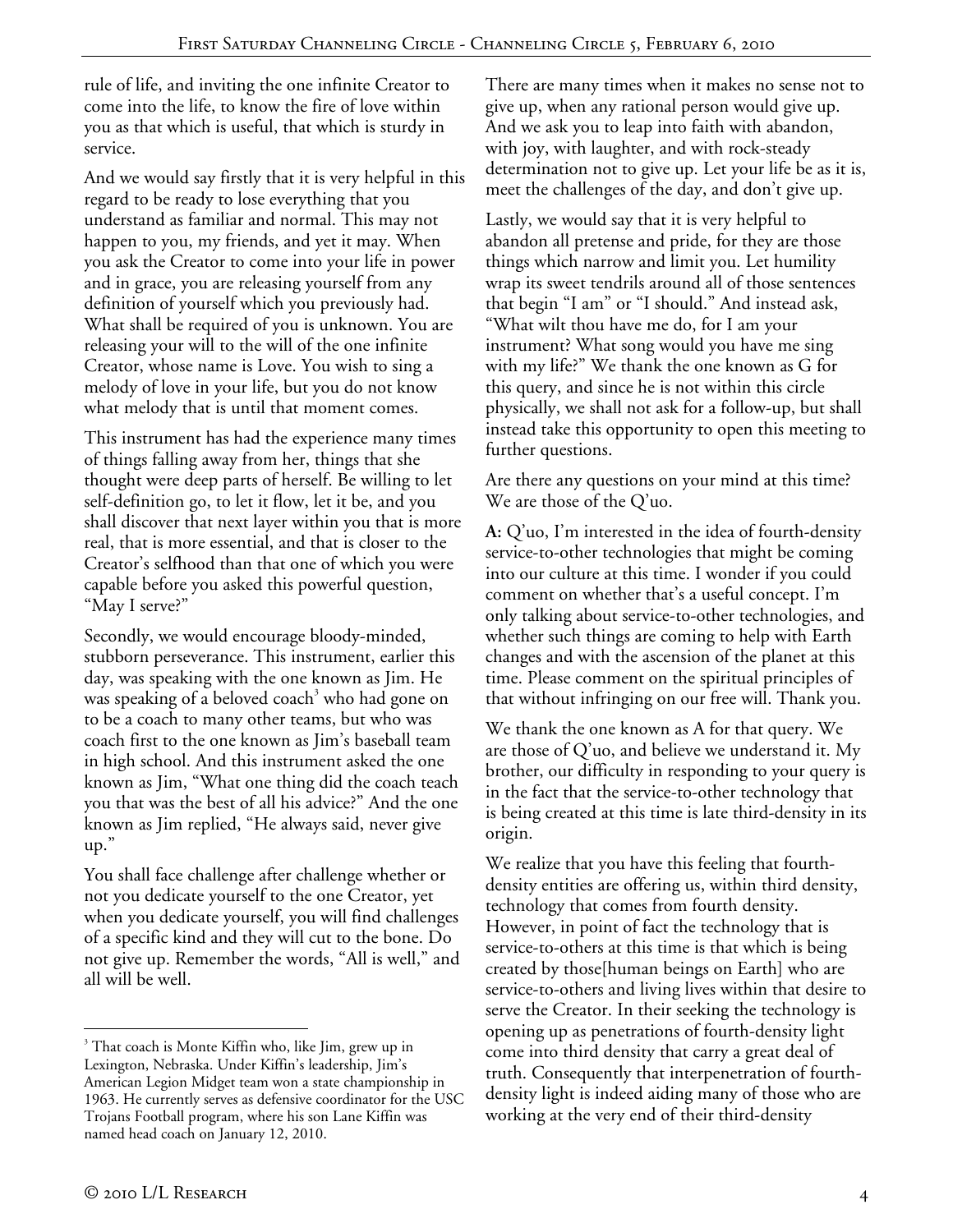incarnational patterns to be able to expand into more service-to-others technologies.

May we answer you further, my brother? We are those of the Q'uo.

**A:** Yes. I'm curious about Tesla's free-energy machine. Is there anything you can say about its positioning within the densities and its role in spiritual evolution here, and about the spiritual principles of that without infringing on our free will?

We find that we are not able to use this instrument at this time and would therefore offer this contact to the one known as Jim. This instrument needs to leave the circle.<sup>4</sup>

# *(Jim channeling)*

I am Q'uo, and am with this instrument. We would respond to your query, my brother, by saying that the devices that have been made by many entities such as the one known as Nikola Tesla, and which provide an energy which is free to all, are those devices which are not just of fourth density in their character and in their purpose, but have for some portion of your experience of late third-density been available on a limited basis to those of your culture. However, these devices have had limited success in fulfilling their purpose because of the desire of a small group of your third-density entities to reserve the power and economic profit that proceeds from the possession and distribution of such devices [for themselves]. Thus, it is more in the realm of that which is potential, rather that that which is actual.

May we answer you further, my brother?

**A:** Yes, Q'uo, thank you very much. I remember your saying at one point that the marriage relationship was a germinal expression in third density of fourth density, of the social complex, actually. And what I'm wondering, Q'uo, is are there any other notable social organizational forms that we're seeing in third density now that are also germinal of the social memory complex, the idea of really merging, that you can discuss the spiritual principles of, without infringing on our free will? Thank you.

I am Q'uo. and am aware of your query, my brother. The tendency of entities to join in any type of grouping for the accomplishment of a common purpose is a tendency which is fundamental in the fourth-density experience.

We find we must pause briefly to allow this instrument to work the recording device. We are those of the Q'uo.

### *(Side one of tape ends.)*

## *(Jim channeling)*

I am Q'uo, and am once again with this instrument. The ability of entities to blend energy in [commonly held] desires and purposes to achieve an harmonious group result is a type of experience which will be far more available and expanded, shall we say, within the fourth-density experience that now begins its initial phase upon your planetary sphere. For the ability to work as an unit is an ability which requires the clear communication of all entities involved. And as your evolution moves you into the fourthdensity experience as a social memory complex, this group effort will be enhanced as the group mind becomes available to each individual within the group. Thus the energies of all may become available and harnessed, shall we say, by the group effort.

Thus there will be far more accomplished in the realm of both the inner growth and the societal growth as the fourth-density experience is made available to more of your population.

Is there a final query at this time?

**Carla:** I have one, Q'uo, since I have an opportunity to ask a question that I don't usually get. As I approach this time of getting my spine stabilized and healing up from that operation, what words might you offer to me as to how I might improve the quality of my service through this experience?

I am Q'uo, and am aware of your query, my sister. It is well, as you approach this experience, to look upon it as one of true healing. That is, not just as one of the physical vehicle, but of the sense of self that is your foundation stone, shall we say, your soul essence. To see yourself as one who serves the Creator in each interaction with others, in each experience that is shared, in each opportunity that is offered, is to see yourself in a truer light. For there is no failure. There is only experience. There is only effort.

 $\overline{a}$ 

<sup>4</sup> Carla had just begun drinking Kangen water and was experiencing heavy detoxification, which resulted in her being called to the restroom frequently as the water eliminated heavy metals from her body.